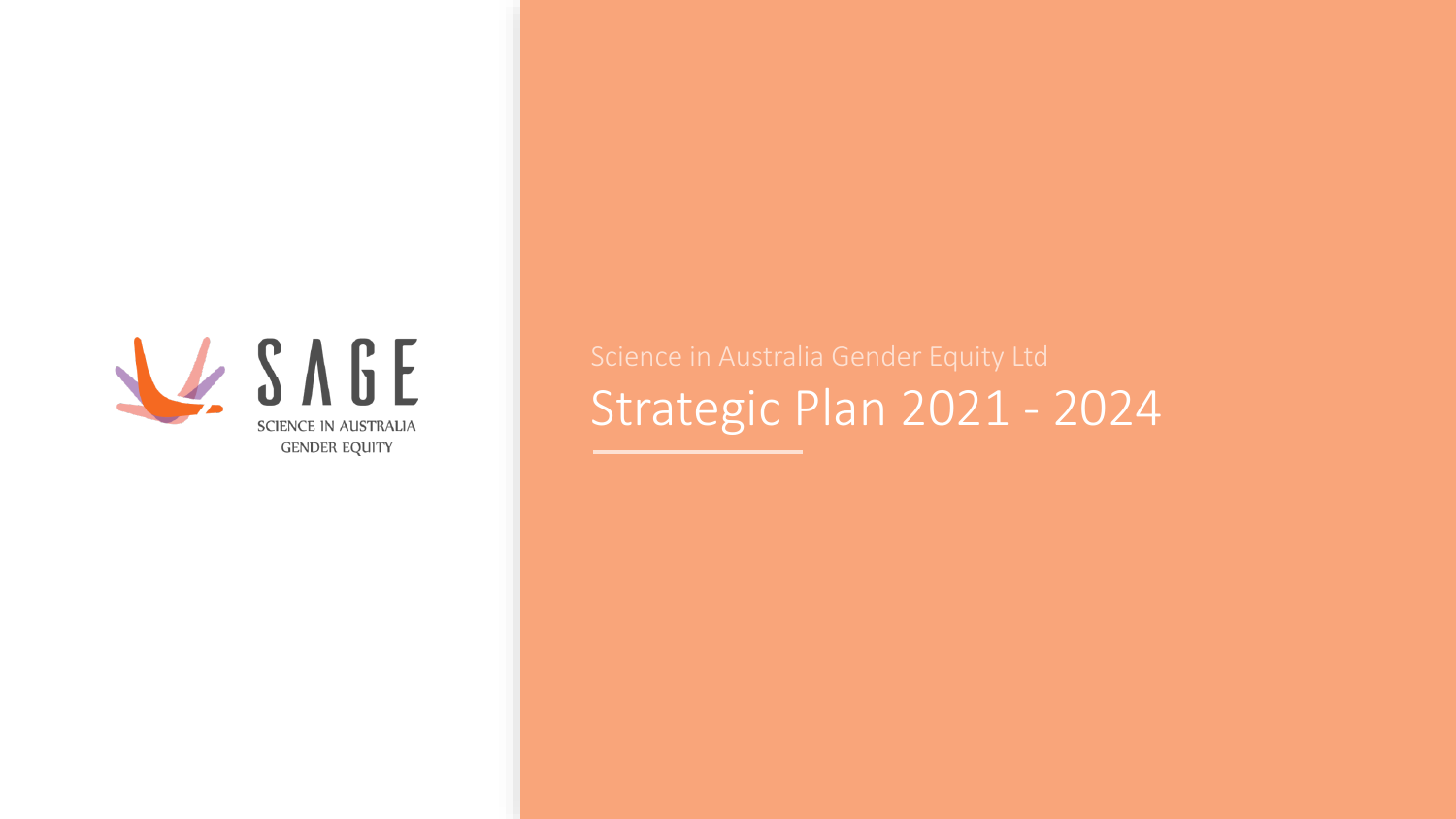

SAGE acknowledges all the Traditional Custodians and Owners of the lands and waterways from which we work. We pay our respects to Elders past, present and emerging, and commit ourselves to the ongoing journey of Reconciliation.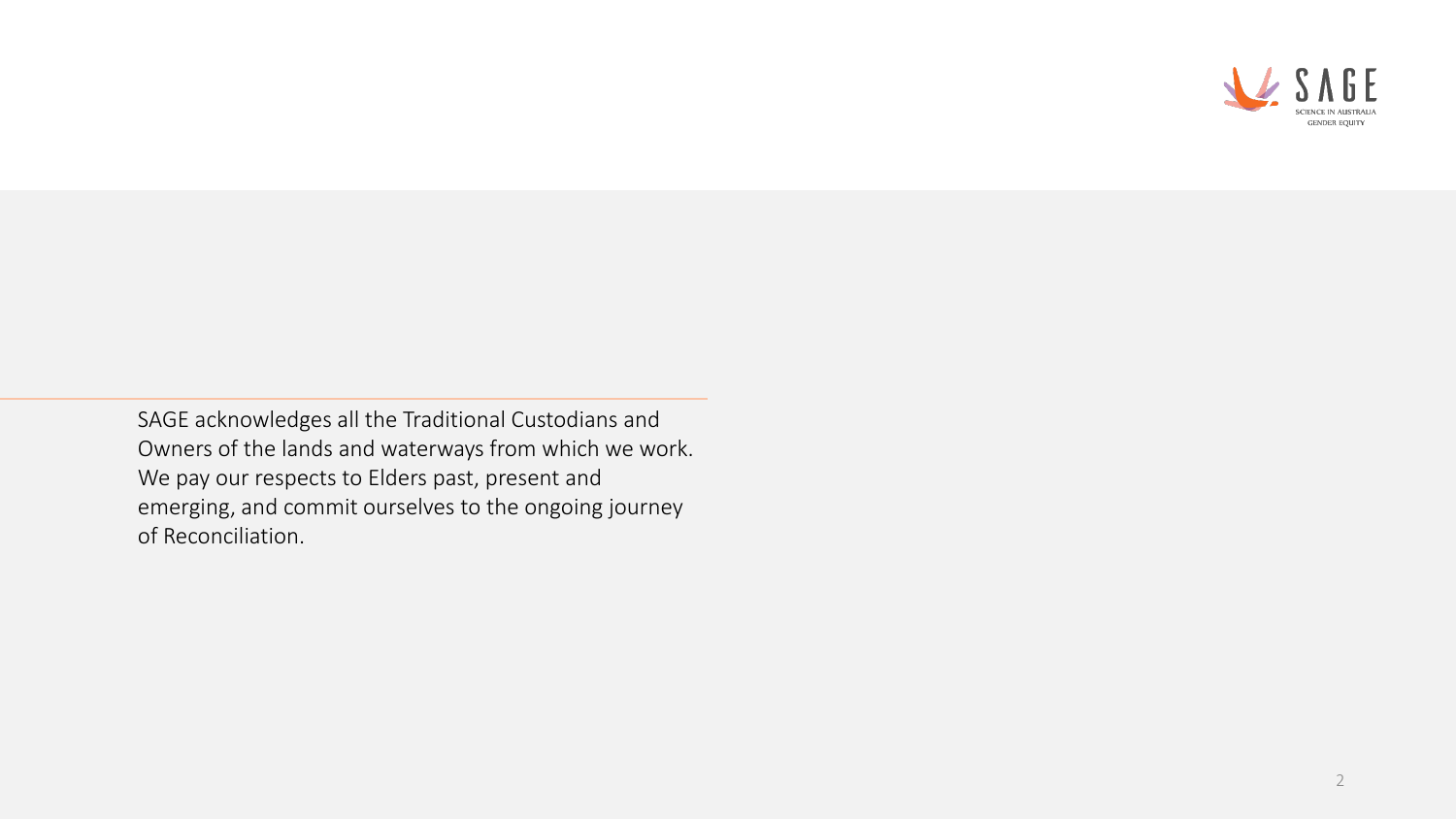#### CIENCE IN AUSTRALIA **GENDER EQUITY**

### **Contents**

Our vision and values

Our mission and pillars

How we will achieve Pillar 1

How we will achieve Pillar 2

How we will achieve Pillar 3

Our strategic partnerships

*9*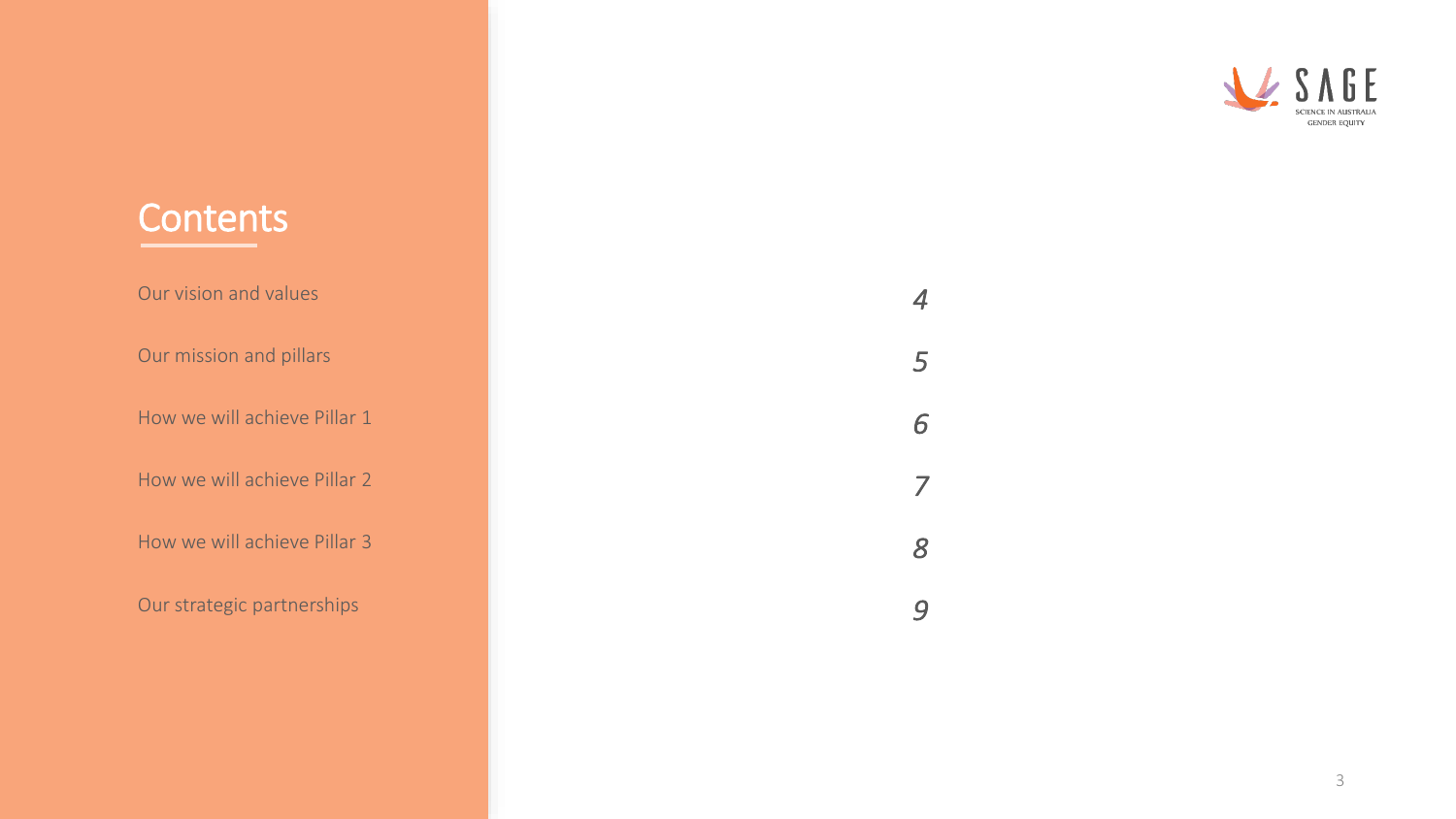## Our vision



At SAGE, we are guided by our vision for Australia's tertiary education and research sector to be leaders in best practice gender equity, diversity, and inclusion.

# Our values

We apply the following values to all aspects of our work, both internally within the organisation and externally with stakeholders:

- We conduct ourselves with integrity and honesty in all that we do. **1**
- We work in a way that is transparent and accountable. **2**
- We are committed to our vision and strive for professional excellence. **3**
- We are respectful and inclusive of all people. **4**
- We take a **collaborative** approach to achieve the best outcomes. **5**
- We are **innovative** in our methods to drive transformational change. **6**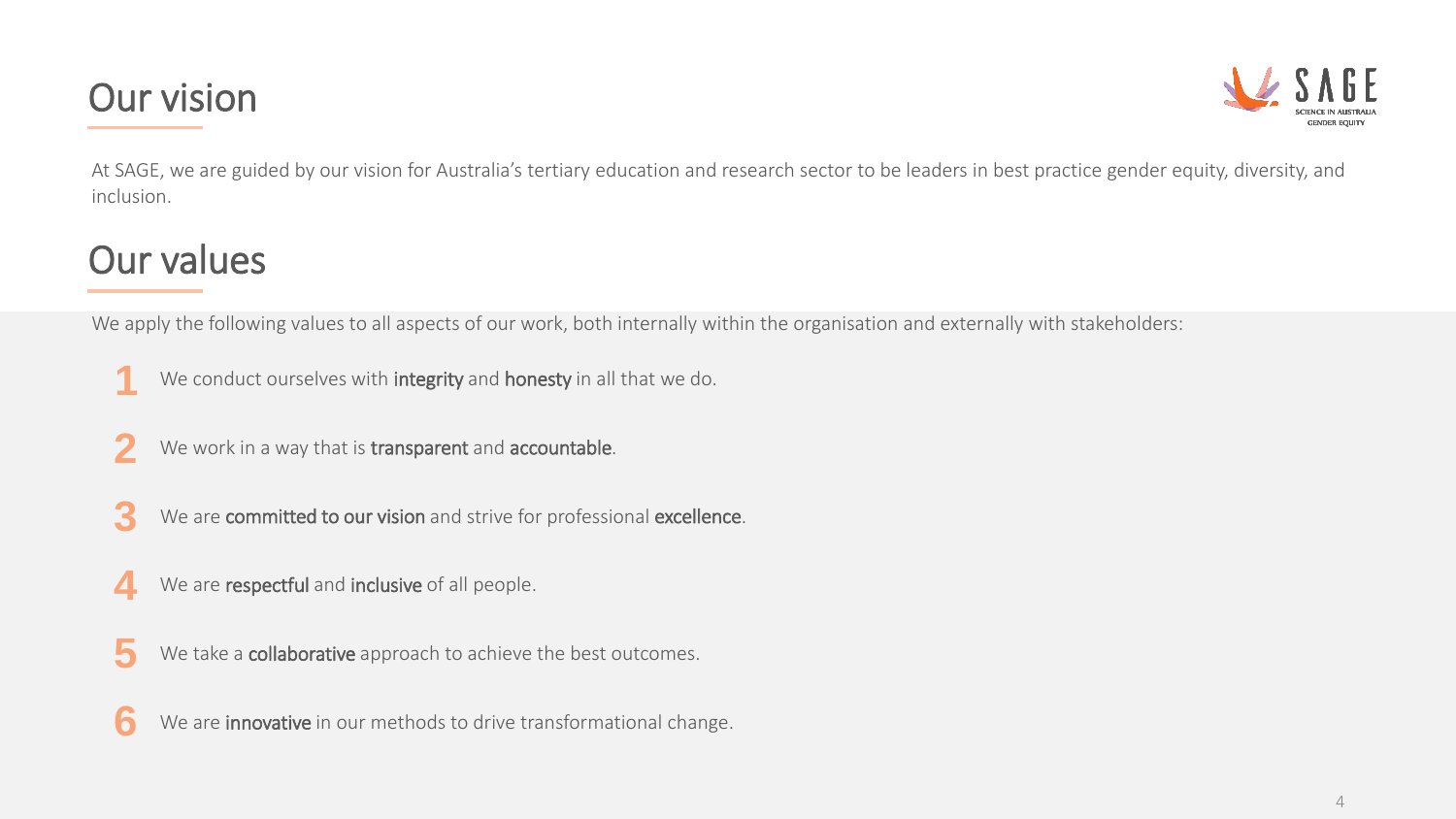

### Our mission

We will embed **genuine** and sustainable gender equity, diversity and inclusion across the Australian tertiary education and research sector.

#### Our priorities for 2021-2024

To achieve our mission, we will focus on three major "pillars" to guide our operations and measure our performance. These pillars give us the opportunity to reflect on our work, ensure that each task is contributing to our mission, and evaluate our progress.

# Our pillars

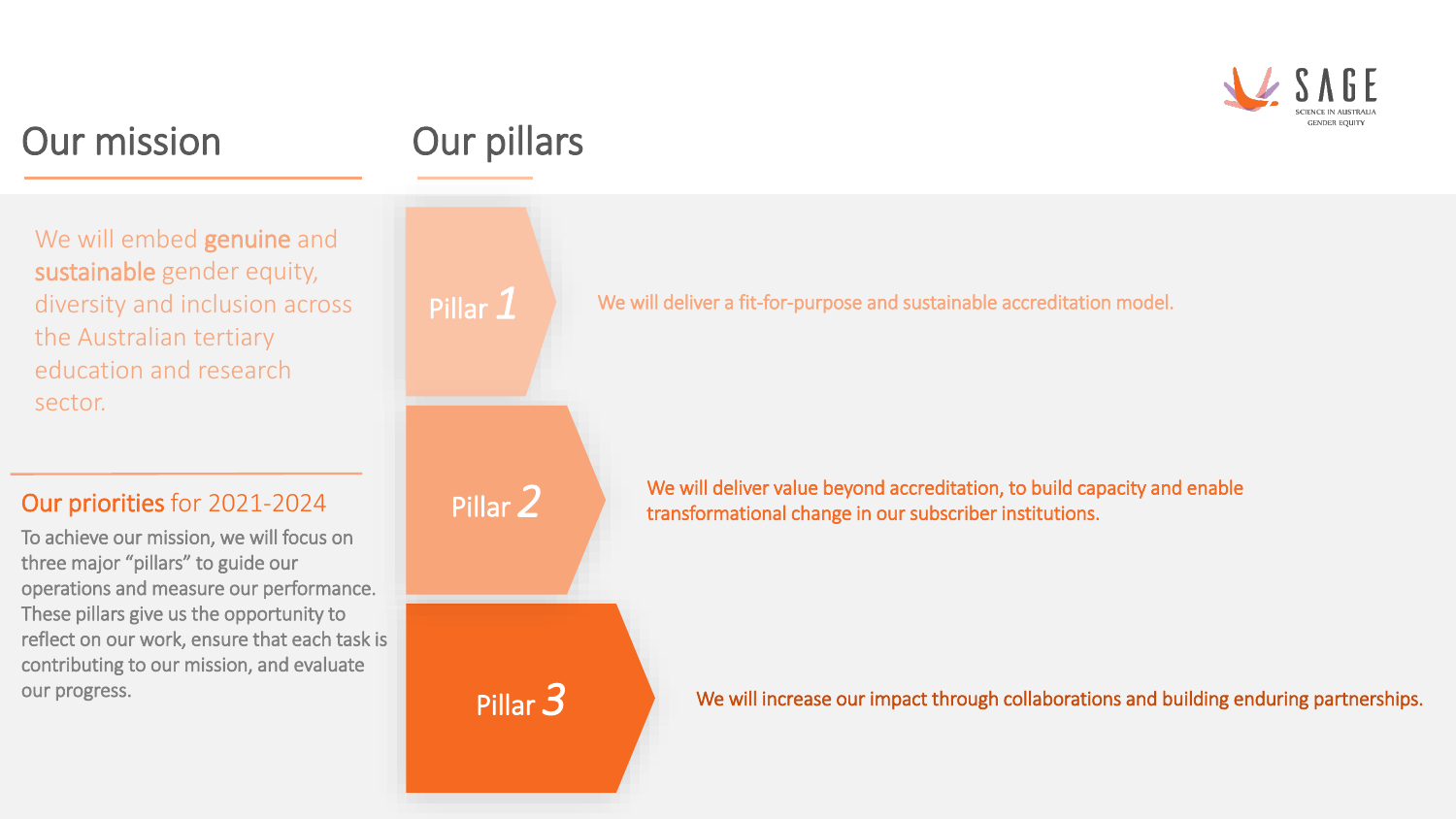# How we will achieve Pillar 1

Pillar *1*

We will deliver a fit-for-purpose and sustainable accreditation model.

We will invest in our team to support and strengthen their skills and capabilities

#### *By the end of each time period, we will have:*



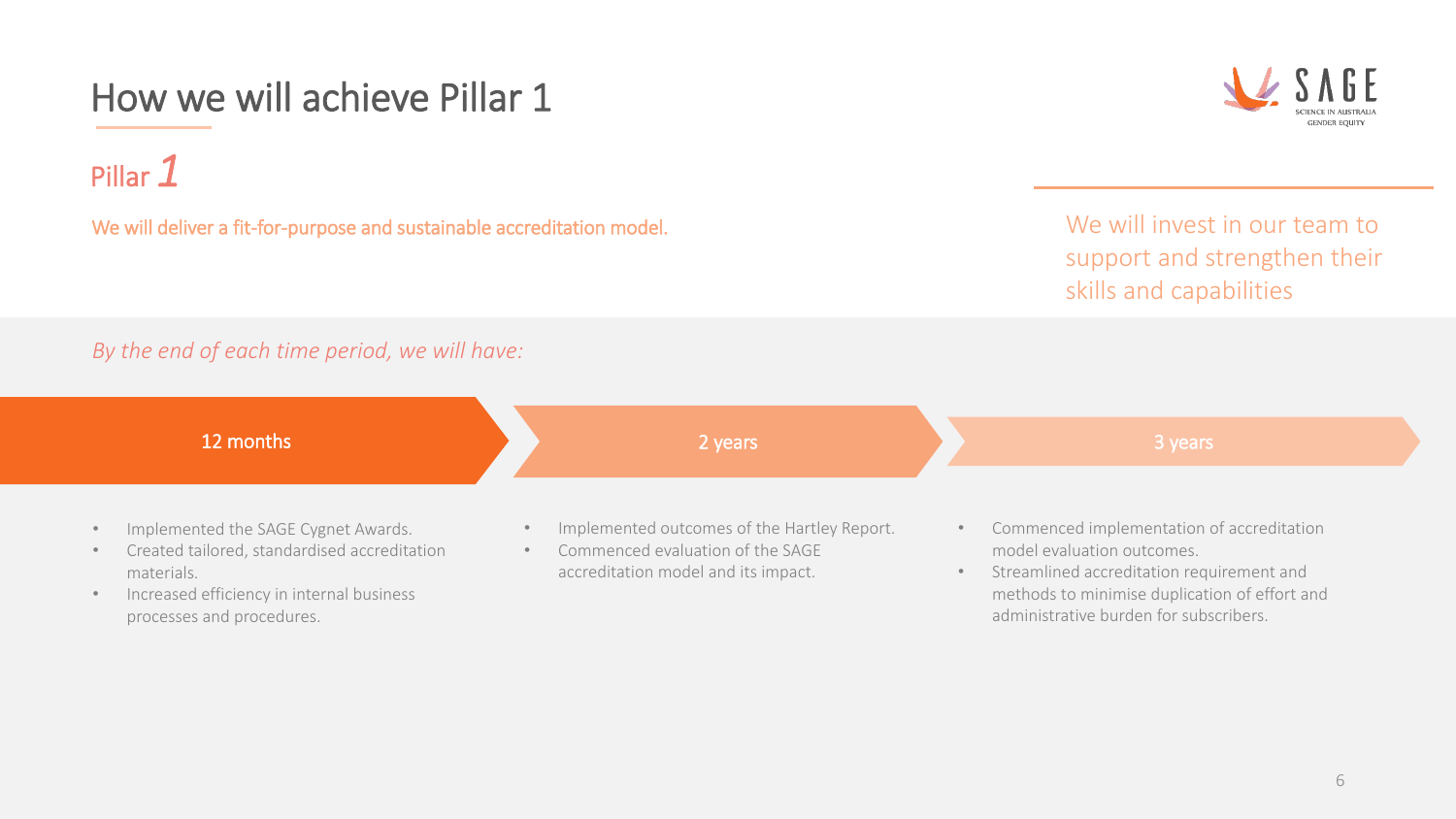# How we will achieve Pillar 2



Pillar *2*

We will deliver value beyond accreditation, to build capacity and enable transformational change in our subscriber institutions.

internationally.

#### *By the end of each time period, we will have:*



- Published SAGE Data Framework.
- Redesigned communications products including newsletter and social media.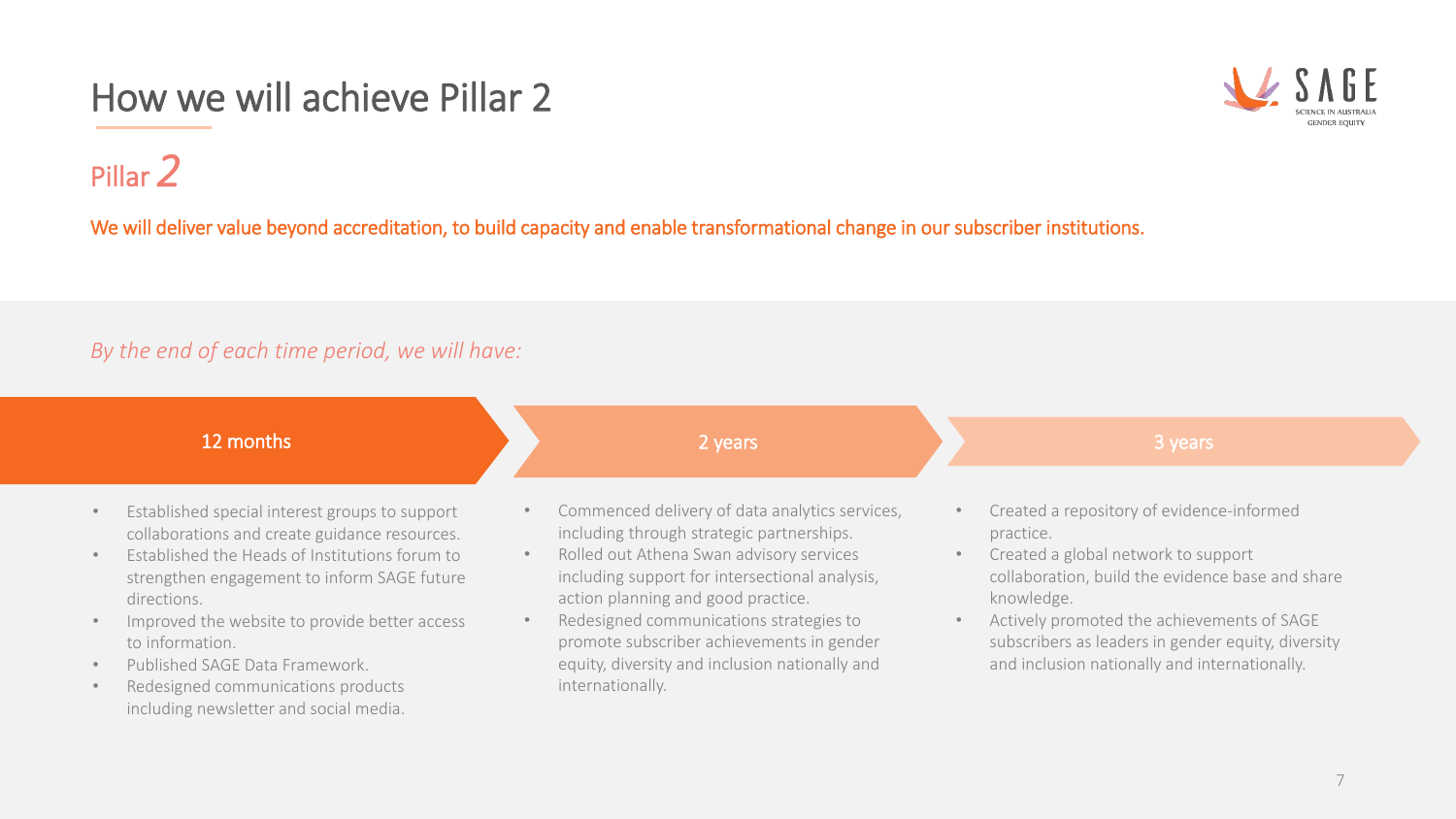# How we will achieve Pillar 3



### Pillar *3*

We will increase our impact through collaboration and building enduring partnerships.

#### *By the end of each time period, we will have:*



- Established partnerships with gender equity regulatory agencies aiming to minimise duplication of effort and administrative burden for subscribers.
- Integrated relevant findings of the Respect@Work Report into the SAGE accreditation framework.
- via collaborations with partner organisations.
- Commenced delivery of tailored research into gender equity, diversity and inclusion through collaborations with subject experts.
- Positioned SAGE as an advocate for the gender equity, diversity and inclusion needs of the sector.

8

certification and/or regulatory requirements.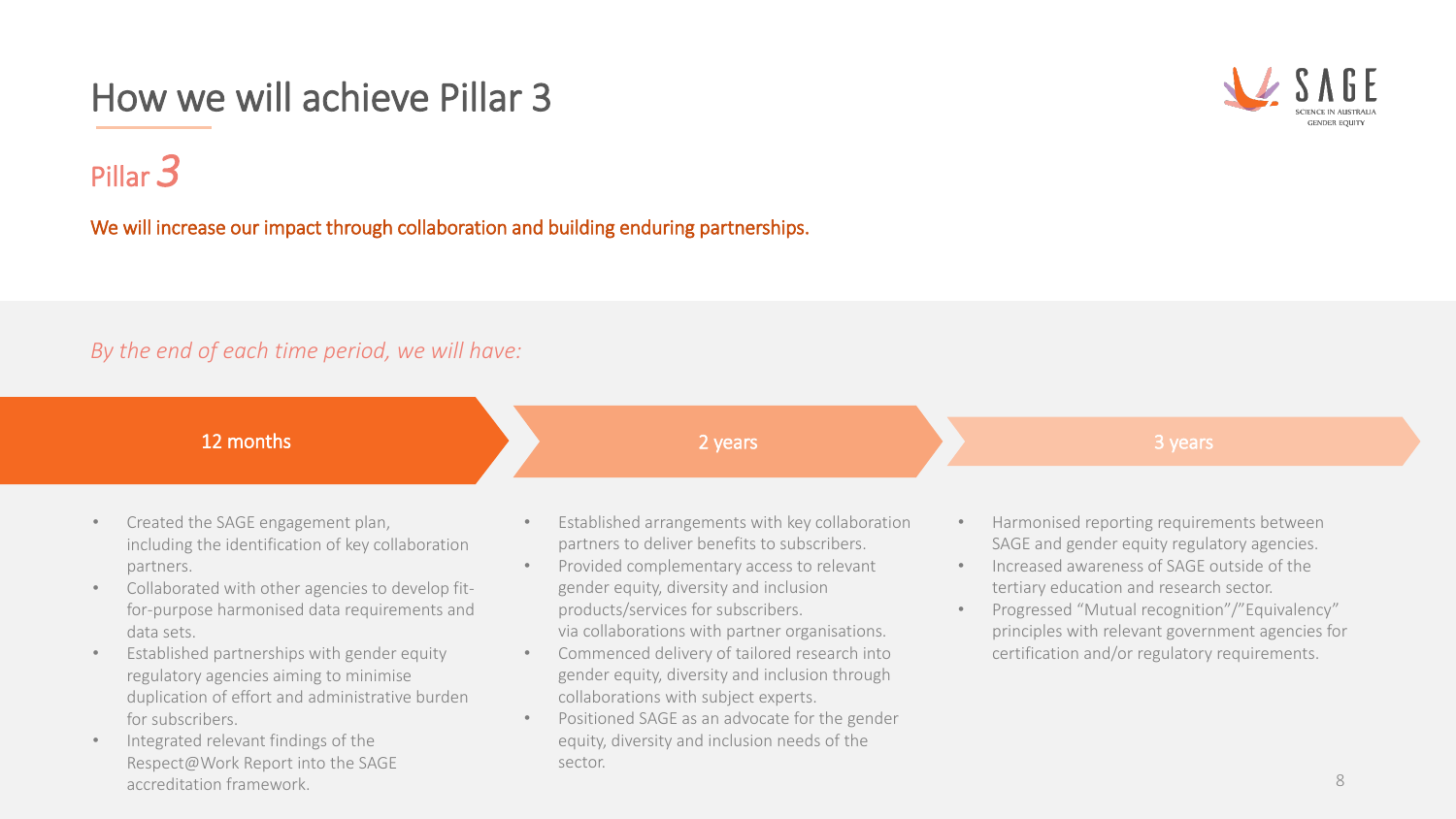# Our strategic partnerships



### Building relationships

A key to achieving our mission will be to establish and strengthen mutually beneficial partnerships with influential actors in the tertiary education and research sector. By working collaboratively with these partners, we will deliver on all three of the pillars.

We will build these relationships by:

- Leveraging existing connections within organisations;
- Enhancing or expanding current agreements;
- Developing tailored engagement plans;
- Exploring alternative agreements such as consortia and data sharing arrangements; and
- Positioning ourselves as a trusted advocate for our subscribers with expertise in gender equity, diversity and inclusion in the tertiary education and research sector.